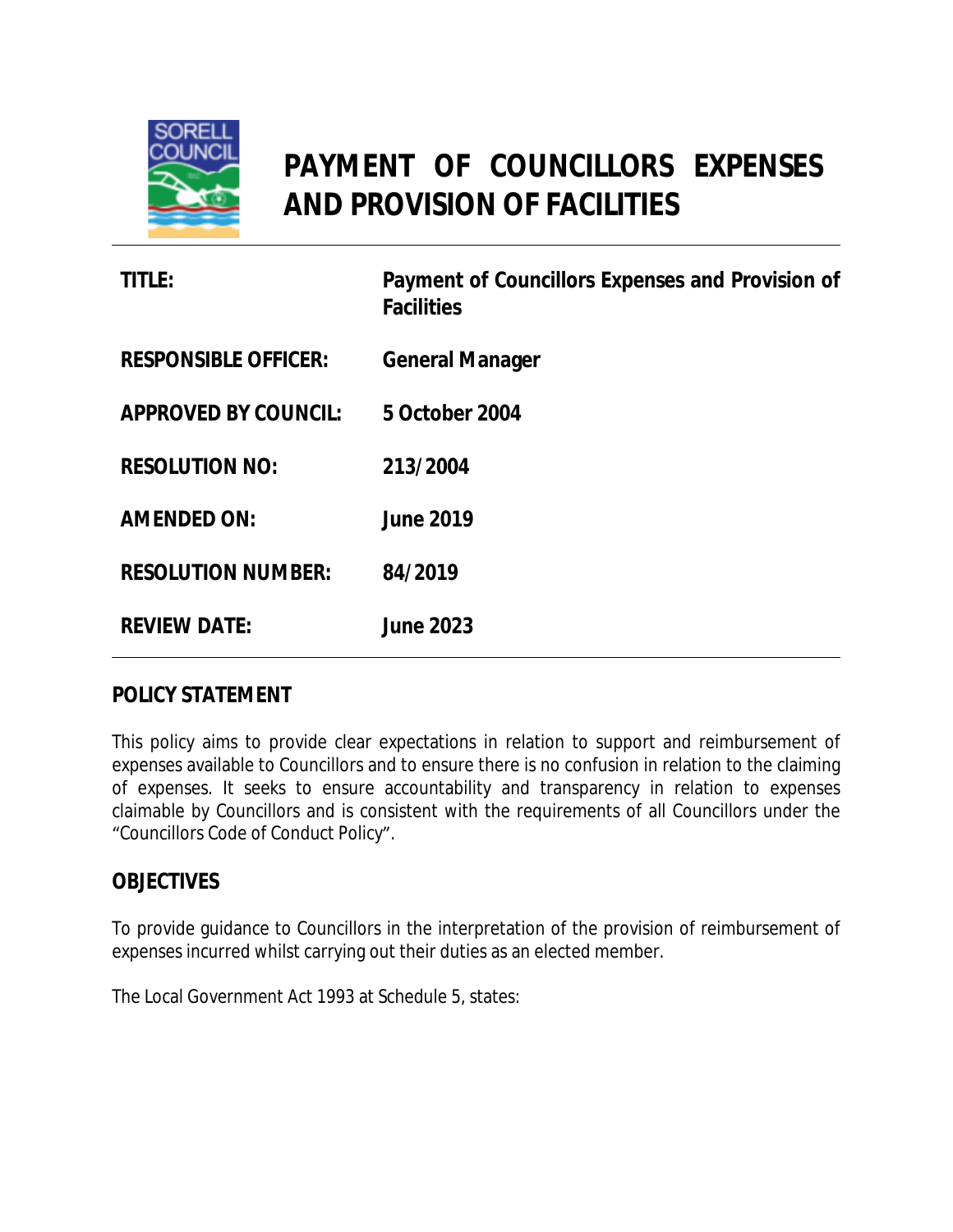- *1. Expenses*
	- *(1) A Council, on or before 1 January 2006, is to –*
		- *(a) Adopt a policy in respect of payment of expenses incurred by Councillors in carrying out the duties of office; and*
		- *(b) Make a copy of the policy available for public inspection.*
	- *(2) A Councillor is entitled to be reimbursed for reasonable expenses in accordance with the policy adopted under sub-clause (1) in relation to –*
	- *(a) Any prescribed expenses; and*
	- *(b) Any other expenses that Council determines appropriate.*
- *2. Loan of services, facilities and equipment A Council may decide to provide support services, facilities and equipment on loan to a Councillor or any conditions it considers appropriate.*

## **SCOPE**

This policy applies to the Mayor, Deputy Mayor and Councillors as elected.

## **POLICY**

## **1. TRAVELLING EXPENSES**

- 1.1 The Council will pay to or on behalf of Councillors a reimbursement of necessary out of pocket expenses, supported by tax invoice and/or log books where appropriate, incurred when travelling to discharge their function as a Councillor in respect of travel:
	- (a) to and from Council meetings or meetings of any committee of Council, or any other function or meeting that is arranged by, or is attended as a representative of Council;
	- (b) in response to a citizen's request, or a staff member's request to meet;
	- (c) upon inspections or business within the Council area, provided such inspections are undertaken as part of Council business, or arranged by the General Manager;
	- (d) visiting the Council offices for the purpose of carrying out their duties as a Councillor;
	- (e) upon business of the Council outside the Council area, in compliance with a resolution of Council;
	- (f) to and from meetings of the Local Government Association of Tasmania, or to any municipal organizations to which Council sends a delegate to; and
	- (g) to and from any seminar/conference in compliance with a resolution of council.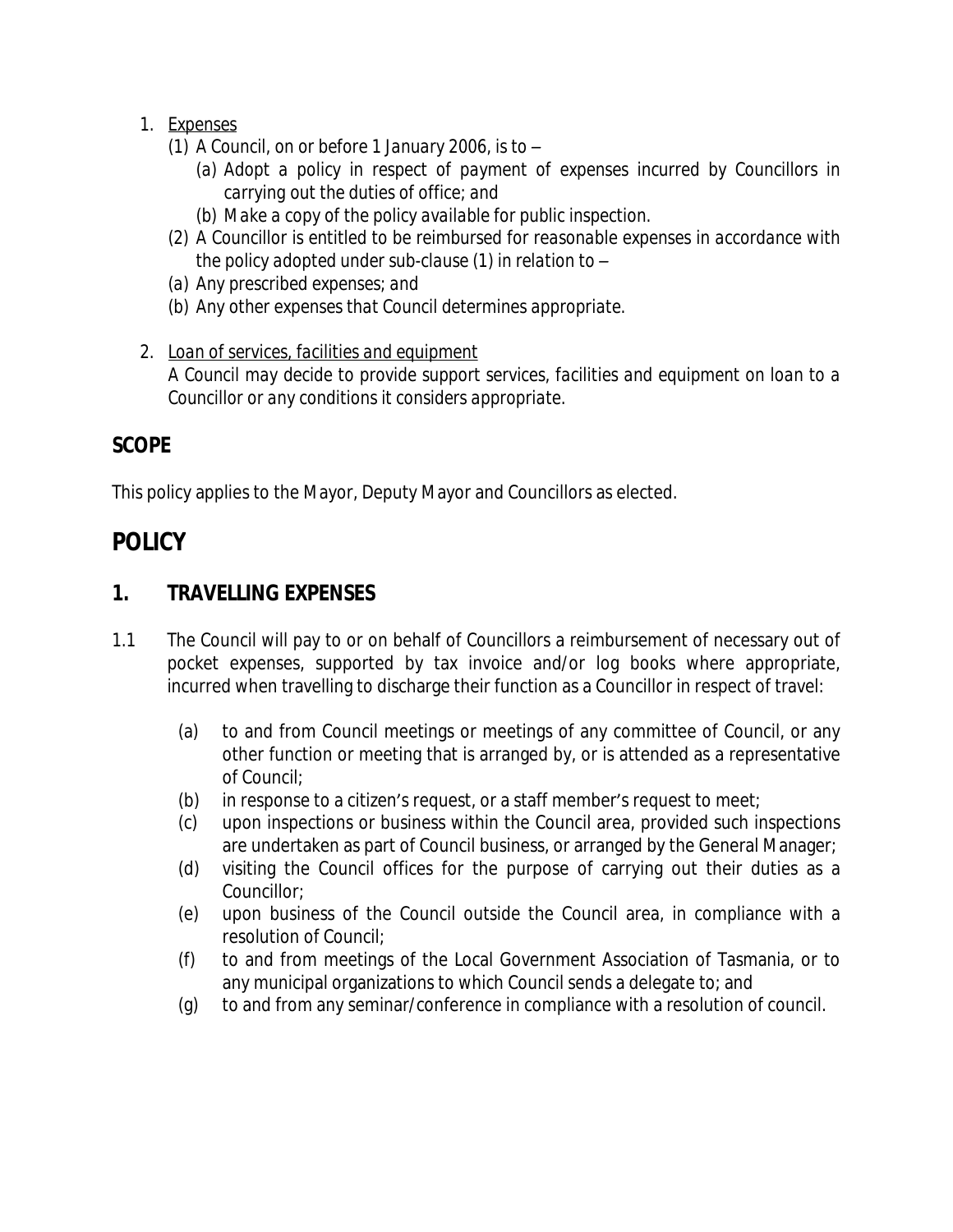- 1.2 Clause 1.1 shall not apply to travel, where alternative arrangements are made for travel.
- 1.3 Mileage claims for the use of a private vehicle will be paid at the Australian Taxation Office rate under the cents per kilometre method. The ATO review and amend the cents per kilometre rate each financial year. Council will review and align vehicle mileage rates to the current Australian Taxation Office rates on an annual basis.
- 1.4 A Councillor shall not claim travel or other expenses where the expense would otherwise have been incurred as a result of private business.
- 1.5 A claim for reimbursement of vehicle traveling expenses must be made on the "Councillor Claim Form – Request for Reimbursement of Expenditure" form used for that purpose and must contain sufficient details of each trip to justify reimbursement under this policy. Minimum details required are:
	- Date of travel:
	- Start and End Km's:
	- Total Km's travelled;
	- Purpose (clauses (a) to (g) inclusive in paragraph 1.1 of this policy); and
	- Drivers name.

#### **2. MEAL EXPENSES**

2.1 Out-of-pocket expenses for meals purchased will be reimbursed upon presentation of a claim for payment supported by tax invoices for activities approved in 1.1.

## **3. CHILD CARE EXPENSES**

3.1 The Council will, upon presentation of relevant tax invoice, reimburse a Councillor the cost of reasonable care of a registered carer, of any child of the Councillor when such care is necessitated by the Councillor carrying out activities approved in 1.1.

## **4. PROVISION OF ELECTRONIC DEVICE**

- 4.1 Council will provide Councillors with an IPad to assist Councillors in carrying out their duties of office;
- 4.2 Councillors may use the IPad provided for purposes other than carrying out the duties of office;
- 4.3 The electronic device is to be returned to Council at the conclusion of a Councillors term of notice.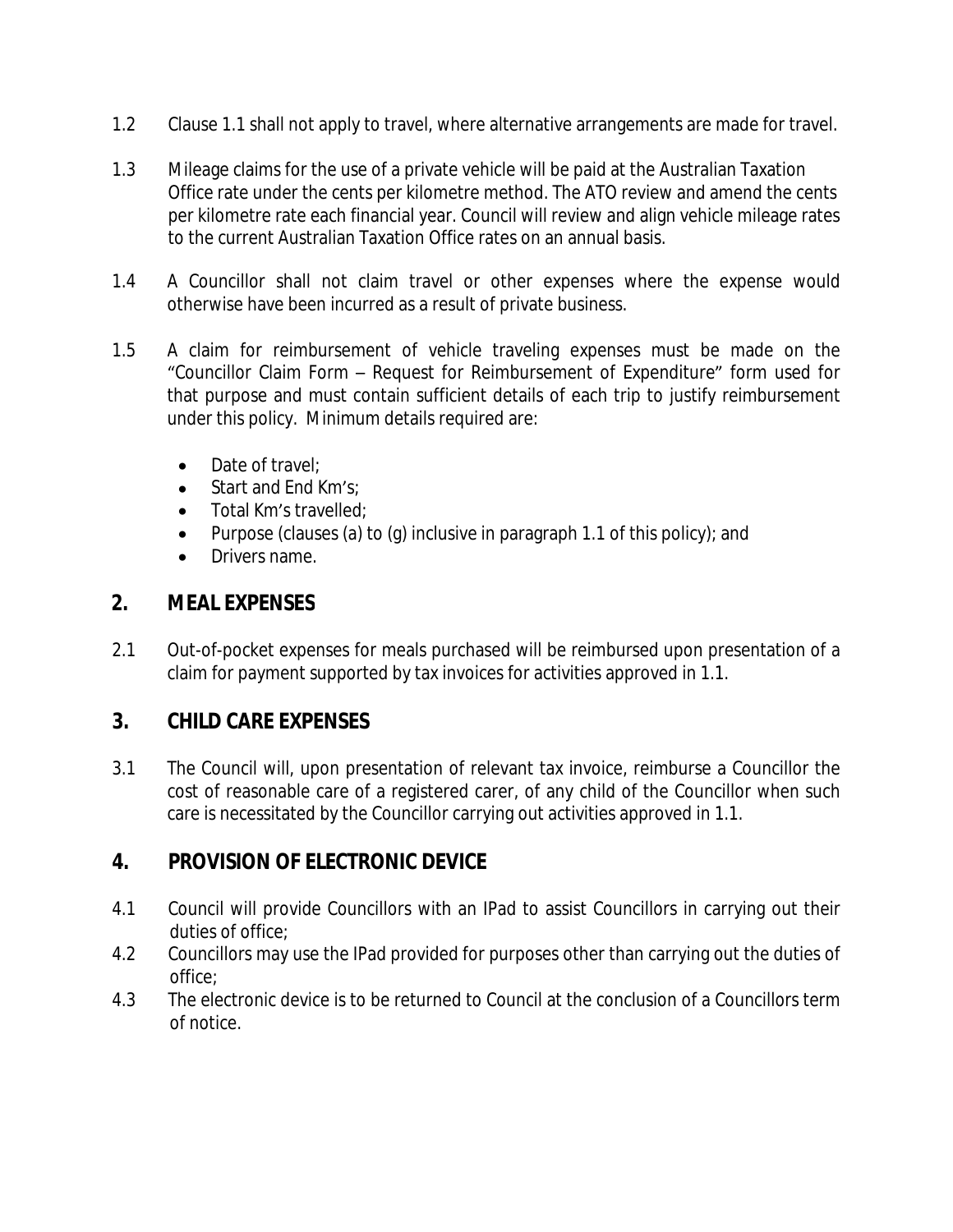### **5. PROVISION OF FACILITIES**

- 5.1 Council will provide to the Mayor, Deputy Mayor and Councillors secretarial support in respect of typing and postage of correspondence in relation to discharging their functions as a Councillor;
- 5.2 Council will provide Councillors with meeting facilities at the Community Administration Centre;
- 5.3 The Mayor, the Deputy Mayor and other Councillors will be permitted to use the office telephone for local calls in discharging their functions as Councillors;
- 5.4 The Council will provide to the Mayor, Deputy Mayor and other Councillors a motor vehicle for official use, if required, from time to time;
- 5.5 Council will provide Councillors with a supply of business cards; and
- 5.6 Council will provide each Councillor with a name tag.

#### **6. INSURANCE**

6.1 Council will provide Group Personal Accident Insurance cover on the lives of Councillors whilst traveling to and from meetings and carrying out duties on behalf of Council. Note there is a reduced cover applicable to person aged 65 years of age or over.

#### **7. CONFERENCES AND SEMINARS**

- 7.2 The Council will pay on behalf of the Councillors, registration and out of pocket expenses where supported by tax invoices, other than those paid in accordance with Clauses 1.0 and 2.0 of this policy, in respect of attendance at any seminar or conference, inside Tasmania, where approved by the Mayor and General Manager; and
- 7.3 Any expenses of a personal nature such as mini bar, laundry or dry cleaning will not be eligible for reimbursement and shall remain the responsibility of the Councillor.

#### **8. PROFESSIONAL DEVELOPMENT**

8.1 Council will provide an annual budget allocation for Councillors for professional development purposes. Determination of attendance at any conferences and seminars should acknowledge equity for each Councillor to attend relevant conferences and seminars over their four year term;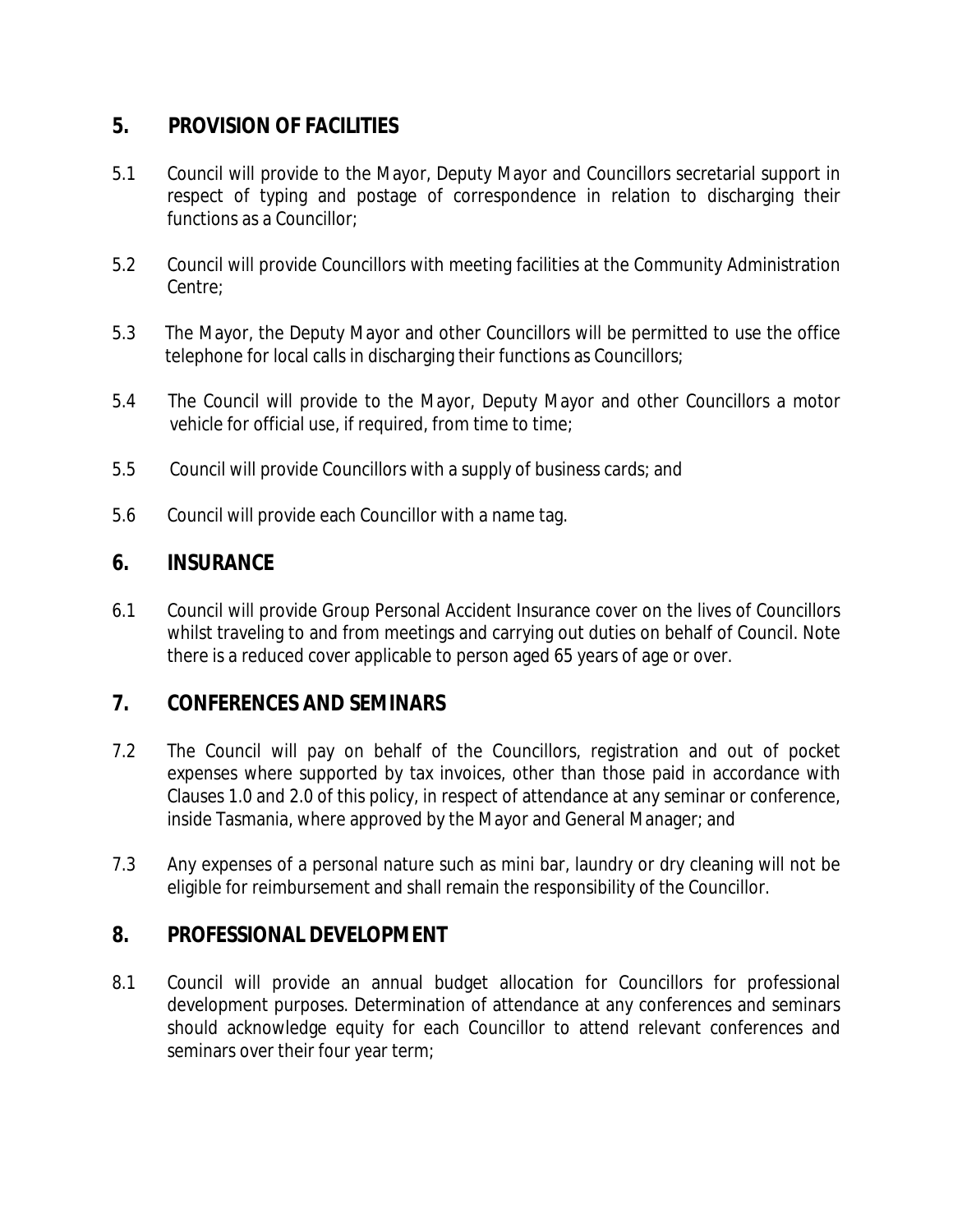- 8.2 Priority is given to professional development opportunities organised by local government affiliated entities, for example:
	- (a) The Local Government Association of Tasmania (LGAT);
	- (b) Australian Local Government Association (ALGA); and
	- (c) Municipal Association of Victoria (MAV).
- 8.3 Determination of attendance shall be approved by the Mayor and General Manager.

#### **9. COUNCILLORS ALLOWANCE**

- 9.1 The Council shall pay the annual allowance in accordance with Schedule 5 of the Local Government Act 1993. This shall be payable monthly in arrears by electronic transfer.
- 9.2 The annual allowance shall be such amount as may be determined from time to time by the Local Government Elected Members Allowances Board of Inquiry.

#### **10 MAYOR EXPENSES**

- 10.1 Council in its annual budget, may provide an allocation of funds, which may be expended by the Mayor; and
- 10.2 Such expenses associated with the position of Mayor shall be detailed and reported to Council in conjunction with monthly budget reviews.

#### **11. CLAIM FOR EXPENSES AND ALLOWANCES**

- 11.1 Claims for travelling expenses or reimbursement of out-of-pocket expenses incurred in accordance with this policy shall be accompanied by a Councillor Claim Form – Request for Reimbursement of Expenditure form and relevant tax invoice and approved by the General Manager. They should be provided to the Finance Department no later than one (1) month after the expense has been incurred or the account for which the expense related has been received;
- 11.2 Payment will be made by EFT within 30 days of receiving the documentation; and
- 11.3 Where, in the opinion of the General Manager, a question arises as to whether a claim or any part of a claim for reimbursement of expenses is eligible under this policy, or the claim is unreasonable or does not serve the interests of Council, the matter shall be referred to Council for a decision and policy guidance.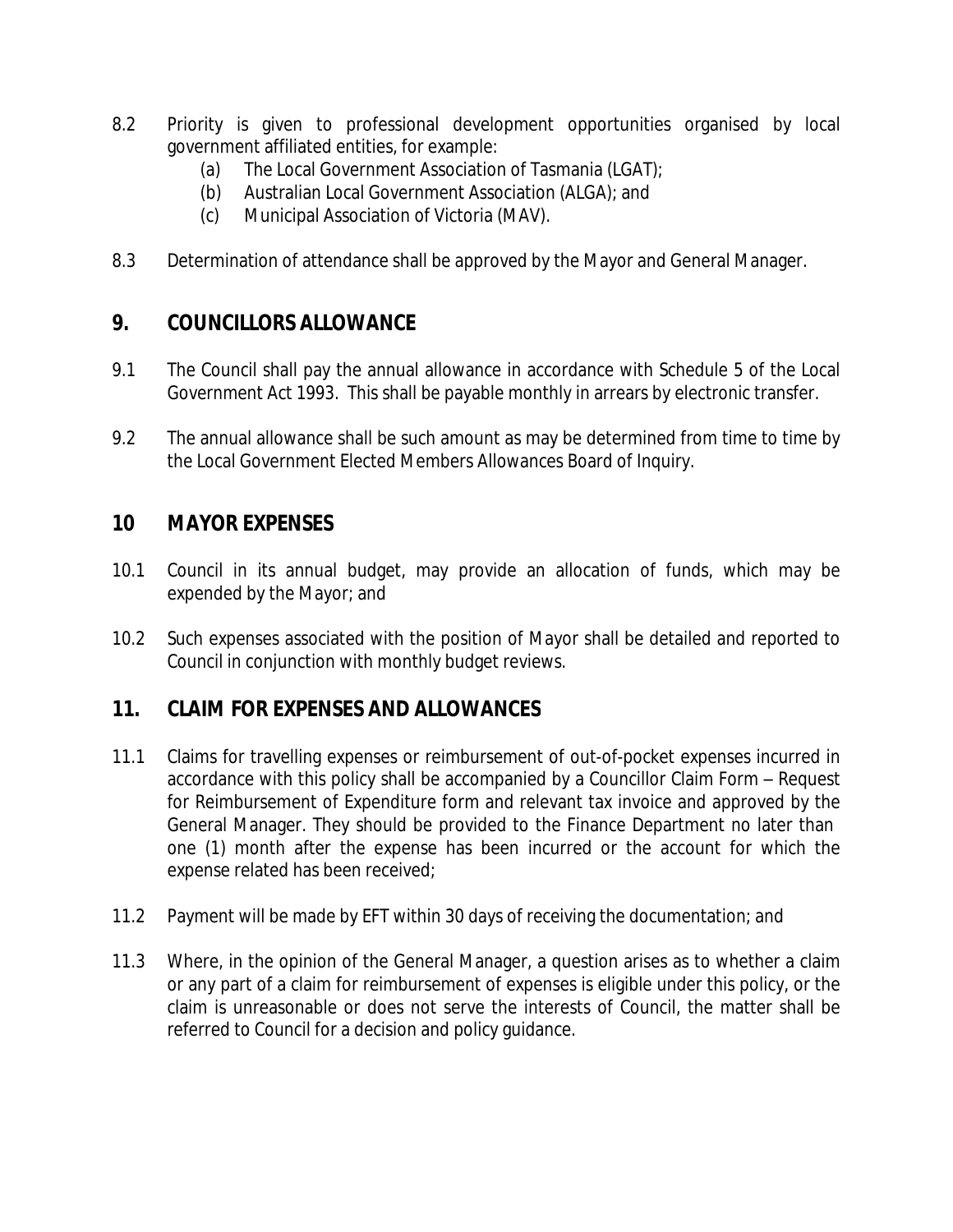## **12. ATTACHMENTS**

12.1 Councillors Claim Form – Request for Reimbursement of Expenditure.

**Robert Higgins GENERAL MANAGER**